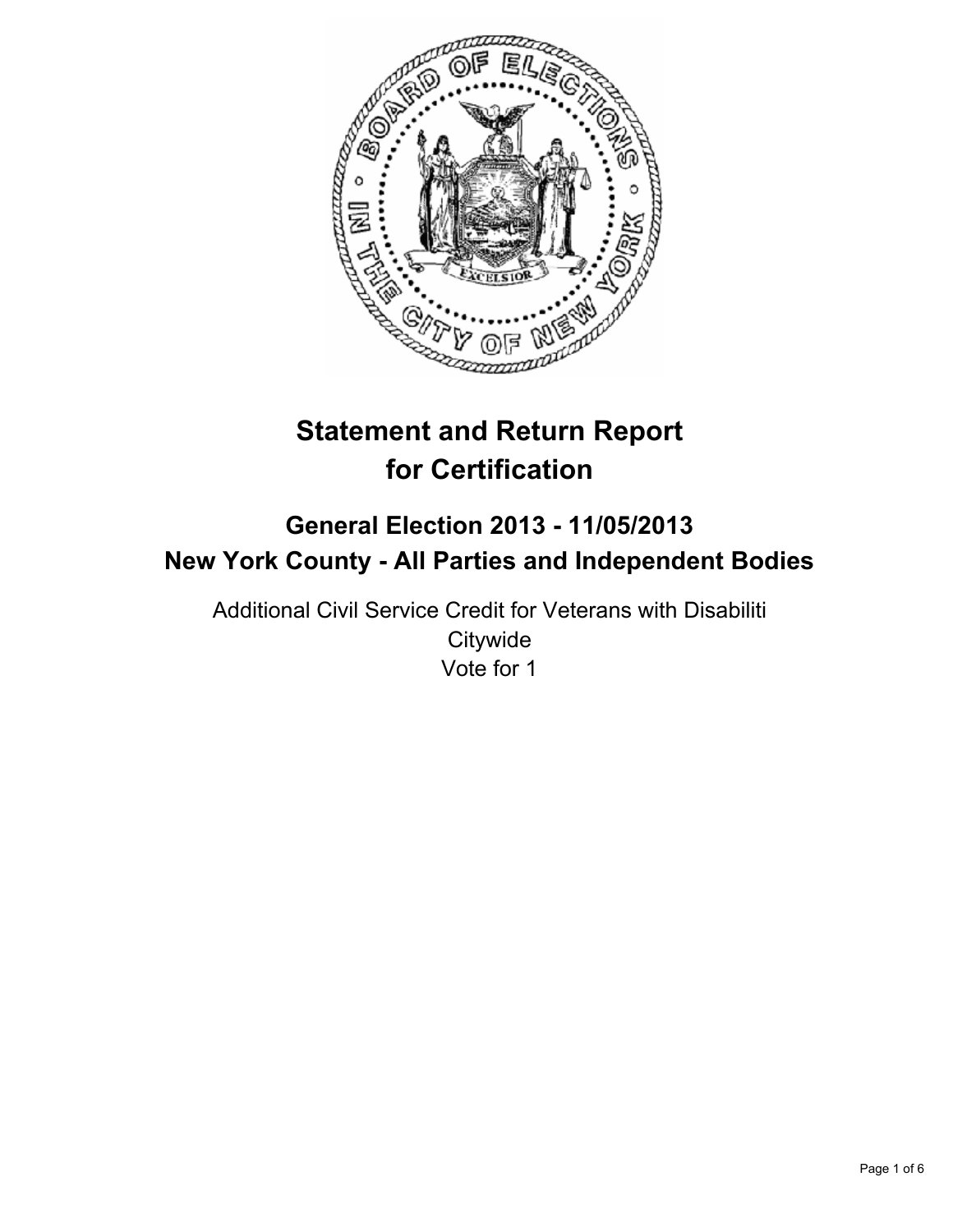

| PUBLIC COUNTER                                           | 16,552 |
|----------------------------------------------------------|--------|
| <b>EMERGENCY</b>                                         | 0      |
| ABSENTEE/MILITARY                                        | 329    |
| <b>FEDERAL</b>                                           | 0      |
| SPECIAL PRESIDENTIAL                                     | 0      |
| AFFIDAVIT                                                | 190    |
| <b>Total Ballots</b>                                     | 17,071 |
| Less - Inapplicable Federal/Special Presidential Ballots | 0      |
| <b>Total Applicable Ballots</b>                          | 17,071 |
| <b>YES</b>                                               | 8,548  |
| <b>NO</b>                                                | 1,622  |
| <b>Total Votes</b>                                       | 10,170 |
| Unrecorded                                               | 6,901  |

# **Assembly District 66**

| <b>PUBLIC COUNTER</b>                                    | 22,232 |
|----------------------------------------------------------|--------|
| <b>EMERGENCY</b>                                         |        |
| ABSENTEE/MILITARY                                        | 737    |
| <b>FEDERAL</b>                                           | 0      |
| <b>SPECIAL PRESIDENTIAL</b>                              | 0      |
| AFFIDAVIT                                                | 236    |
| <b>Total Ballots</b>                                     | 23,206 |
| Less - Inapplicable Federal/Special Presidential Ballots | 0      |
| <b>Total Applicable Ballots</b>                          | 23,206 |
| <b>YES</b>                                               | 16,097 |
| <b>NO</b>                                                | 2,711  |
| <b>Total Votes</b>                                       | 18,808 |
| Unrecorded                                               | 4,398  |

| <b>PUBLIC COUNTER</b>                                    | 27,496 |
|----------------------------------------------------------|--------|
| <b>EMERGENCY</b>                                         | 0      |
| ABSENTEE/MILITARY                                        | 917    |
| <b>FEDERAL</b>                                           | 0      |
| SPECIAL PRESIDENTIAL                                     | 0      |
| AFFIDAVIT                                                | 277    |
| <b>Total Ballots</b>                                     | 28,690 |
| Less - Inapplicable Federal/Special Presidential Ballots | 0      |
| <b>Total Applicable Ballots</b>                          | 28,690 |
| <b>YES</b>                                               | 19,635 |
| <b>NO</b>                                                | 3,612  |
| <b>Total Votes</b>                                       | 23,247 |
| Unrecorded                                               | 5.443  |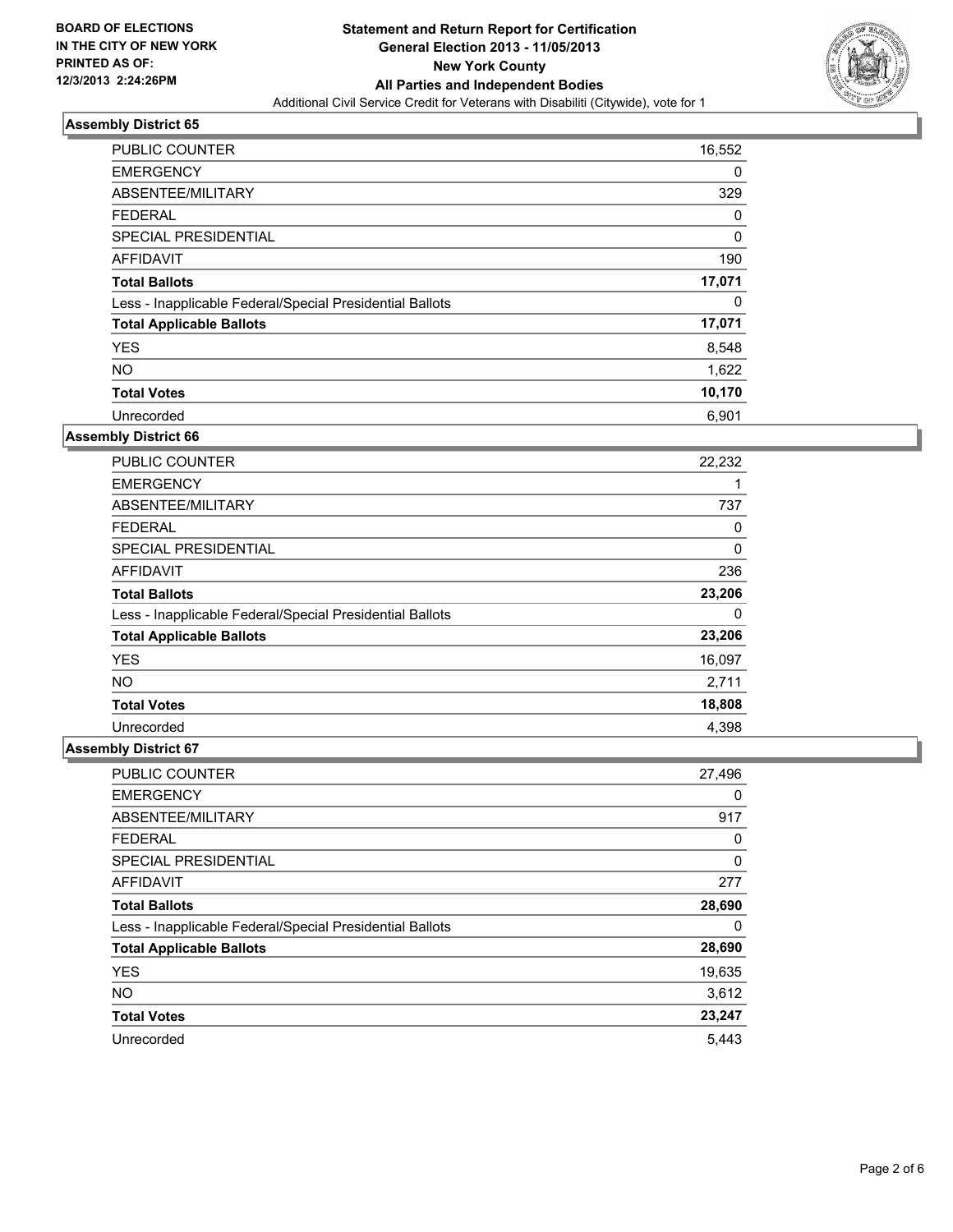

| <b>PUBLIC COUNTER</b>                                    | 17,450   |
|----------------------------------------------------------|----------|
| <b>EMERGENCY</b>                                         | 0        |
| ABSENTEE/MILITARY                                        | 400      |
| <b>FEDERAL</b>                                           | 0        |
| SPECIAL PRESIDENTIAL                                     | $\Omega$ |
| AFFIDAVIT                                                | 268      |
| <b>Total Ballots</b>                                     | 18,118   |
| Less - Inapplicable Federal/Special Presidential Ballots | 0        |
| <b>Total Applicable Ballots</b>                          | 18,118   |
| <b>YES</b>                                               | 9,105    |
| <b>NO</b>                                                | 1,096    |
| <b>Total Votes</b>                                       | 10,201   |
| Unrecorded                                               | 7.917    |

# **Assembly District 69**

| <b>PUBLIC COUNTER</b>                                    | 28,005 |
|----------------------------------------------------------|--------|
| <b>EMERGENCY</b>                                         | 58     |
| ABSENTEE/MILITARY                                        | 910    |
| <b>FEDERAL</b>                                           | 0      |
| <b>SPECIAL PRESIDENTIAL</b>                              | 0      |
| AFFIDAVIT                                                | 323    |
| <b>Total Ballots</b>                                     | 29,296 |
| Less - Inapplicable Federal/Special Presidential Ballots | 0      |
| <b>Total Applicable Ballots</b>                          | 29,296 |
| <b>YES</b>                                               | 18,999 |
| <b>NO</b>                                                | 2,993  |
| <b>Total Votes</b>                                       | 21,992 |
| Unrecorded                                               | 7.304  |

| PUBLIC COUNTER                                           | 21,374 |
|----------------------------------------------------------|--------|
| <b>EMERGENCY</b>                                         | 6      |
| ABSENTEE/MILITARY                                        | 621    |
| <b>FEDERAL</b>                                           | 0      |
| SPECIAL PRESIDENTIAL                                     | 0      |
| AFFIDAVIT                                                | 329    |
| <b>Total Ballots</b>                                     | 22,330 |
| Less - Inapplicable Federal/Special Presidential Ballots | 0      |
| <b>Total Applicable Ballots</b>                          | 22,330 |
| <b>YES</b>                                               | 13,264 |
| <b>NO</b>                                                | 1,344  |
| <b>Total Votes</b>                                       | 14,608 |
| Unrecorded                                               | 7,722  |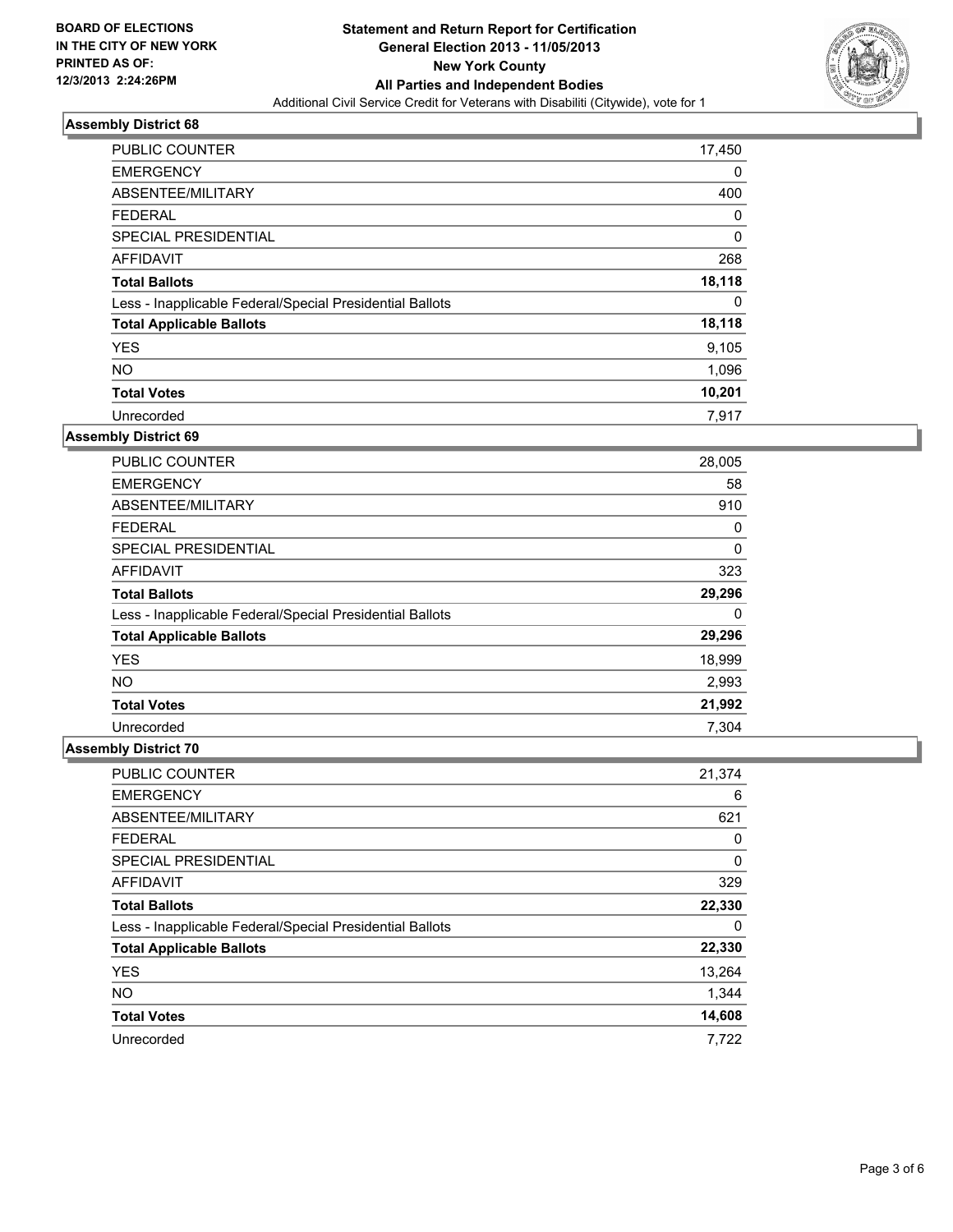

| <b>PUBLIC COUNTER</b>                                    | 20,420      |
|----------------------------------------------------------|-------------|
| <b>EMERGENCY</b>                                         | 0           |
| ABSENTEE/MILITARY                                        | 494         |
| <b>FEDERAL</b>                                           | 0           |
| SPECIAL PRESIDENTIAL                                     | $\mathbf 0$ |
| AFFIDAVIT                                                | 275         |
| <b>Total Ballots</b>                                     | 21,189      |
| Less - Inapplicable Federal/Special Presidential Ballots | 0           |
| <b>Total Applicable Ballots</b>                          | 21,189      |
| <b>YES</b>                                               | 12,404      |
| <b>NO</b>                                                | 1,355       |
| <b>Total Votes</b>                                       | 13,759      |
| Unrecorded                                               | 7.430       |

# **Assembly District 72**

| <b>PUBLIC COUNTER</b>                                    | 16,145 |
|----------------------------------------------------------|--------|
| <b>EMERGENCY</b>                                         | 0      |
| ABSENTEE/MILITARY                                        | 228    |
| <b>FEDERAL</b>                                           | 0      |
| <b>SPECIAL PRESIDENTIAL</b>                              | 0      |
| AFFIDAVIT                                                | 251    |
| <b>Total Ballots</b>                                     | 16,624 |
| Less - Inapplicable Federal/Special Presidential Ballots | 0      |
| <b>Total Applicable Ballots</b>                          | 16,624 |
| <b>YES</b>                                               | 7,790  |
| <b>NO</b>                                                | 921    |
| <b>Total Votes</b>                                       | 8,711  |
| Unrecorded                                               | 7,913  |

| PUBLIC COUNTER                                           | 26,162 |
|----------------------------------------------------------|--------|
| <b>EMERGENCY</b>                                         | 0      |
| ABSENTEE/MILITARY                                        | 1,188  |
| <b>FEDERAL</b>                                           | 0      |
| SPECIAL PRESIDENTIAL                                     | 0      |
| <b>AFFIDAVIT</b>                                         | 284    |
| <b>Total Ballots</b>                                     | 27,634 |
| Less - Inapplicable Federal/Special Presidential Ballots | 0      |
| <b>Total Applicable Ballots</b>                          | 27,634 |
| <b>YES</b>                                               | 17,441 |
| <b>NO</b>                                                | 4,181  |
| <b>Total Votes</b>                                       | 21,622 |
| Unrecorded                                               | 6,012  |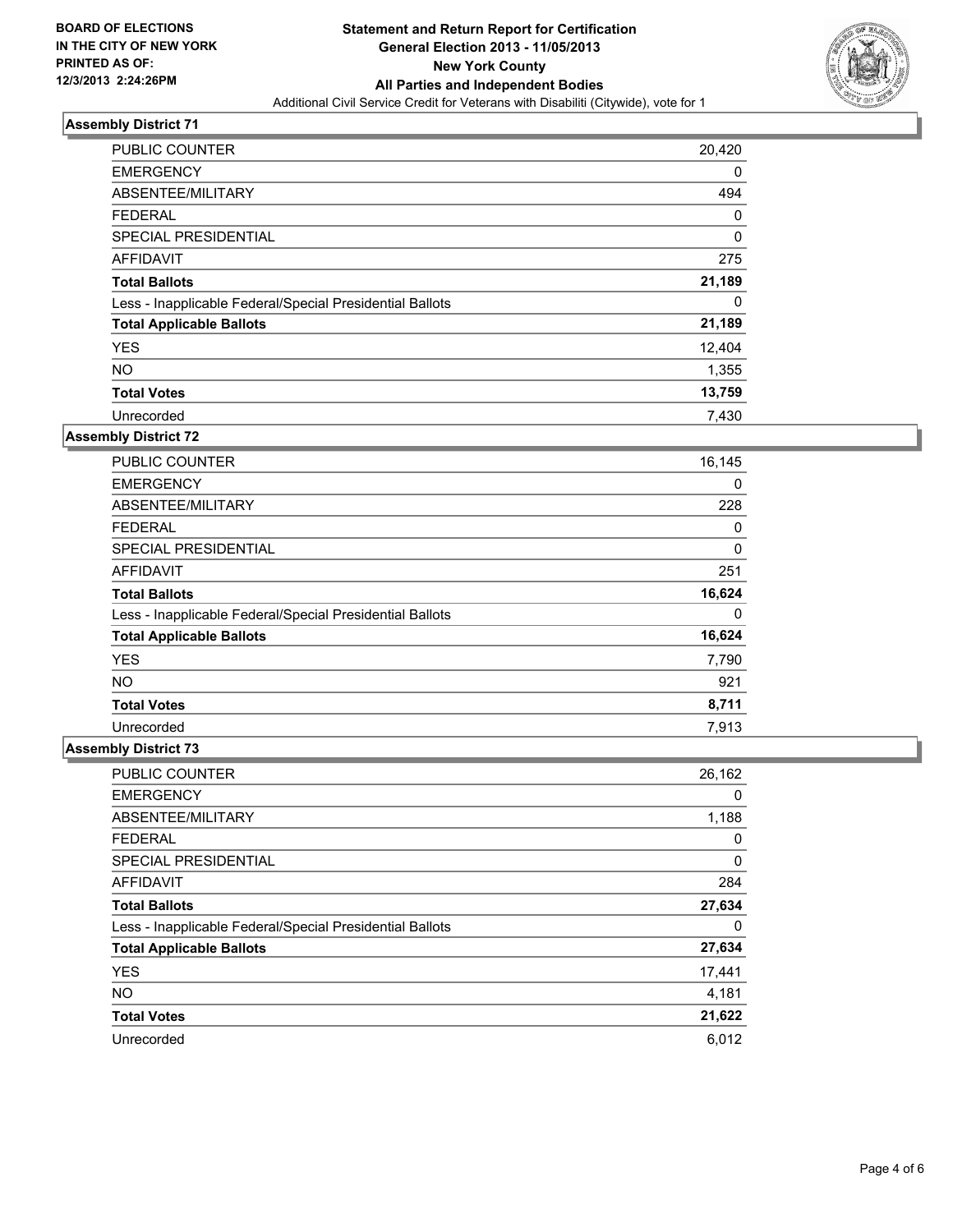

| <b>PUBLIC COUNTER</b>                                    | 21,291 |
|----------------------------------------------------------|--------|
| <b>EMERGENCY</b>                                         | 429    |
| ABSENTEE/MILITARY                                        | 614    |
| FEDERAL                                                  | 0      |
| <b>SPECIAL PRESIDENTIAL</b>                              | 0      |
| AFFIDAVIT                                                | 190    |
| <b>Total Ballots</b>                                     | 22,524 |
| Less - Inapplicable Federal/Special Presidential Ballots | 0      |
| <b>Total Applicable Ballots</b>                          | 22,524 |
| <b>YES</b>                                               | 14,428 |
| <b>NO</b>                                                | 2,327  |
| <b>Total Votes</b>                                       | 16,755 |
| Unrecorded                                               | 5,769  |

# **Assembly District 75**

| <b>PUBLIC COUNTER</b>                                    | 21,536 |
|----------------------------------------------------------|--------|
| <b>EMERGENCY</b>                                         | 0      |
| ABSENTEE/MILITARY                                        | 712    |
| <b>FEDERAL</b>                                           | 0      |
| <b>SPECIAL PRESIDENTIAL</b>                              | 0      |
| AFFIDAVIT                                                | 248    |
| <b>Total Ballots</b>                                     | 22,496 |
| Less - Inapplicable Federal/Special Presidential Ballots | 0      |
| <b>Total Applicable Ballots</b>                          | 22,496 |
| <b>YES</b>                                               | 14,884 |
| <b>NO</b>                                                | 2,647  |
| <b>Total Votes</b>                                       | 17,531 |
| Unrecorded                                               | 4.965  |

| <b>PUBLIC COUNTER</b>                                    | 25,170 |
|----------------------------------------------------------|--------|
| <b>EMERGENCY</b>                                         |        |
| ABSENTEE/MILITARY                                        | 843    |
| <b>FEDERAL</b>                                           | 0      |
| SPECIAL PRESIDENTIAL                                     | 0      |
| AFFIDAVIT                                                | 282    |
| <b>Total Ballots</b>                                     | 26,296 |
| Less - Inapplicable Federal/Special Presidential Ballots | 0      |
| <b>Total Applicable Ballots</b>                          | 26,296 |
| <b>YES</b>                                               | 17,213 |
| <b>NO</b>                                                | 3,634  |
| <b>Total Votes</b>                                       | 20,847 |
| Unrecorded                                               | 5.449  |